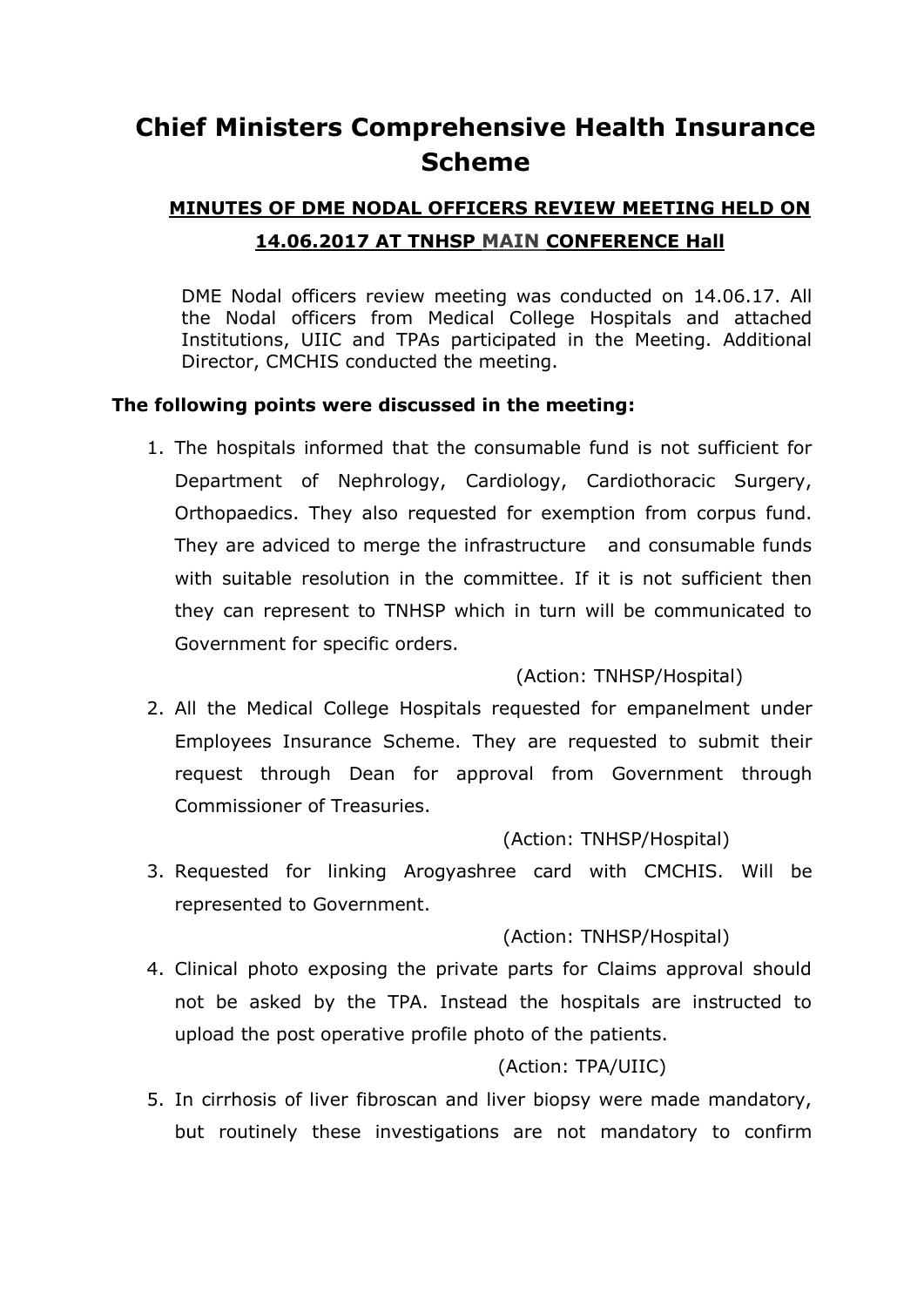diagnosis. Hence TPA has to frame two to three alternative investigations to substantiate the diagnosis.

#### (Action: TPA/UIIC)

6. UIIC / TPA have to share the package wise minimum requirements list for approval of preauth and claims.

(Action: TPA/UIIC)

7. For hysterectomy/ Appendicectomy / Chlolecystectomy cases either HPE or Post operative USG should be considered for approval of claims.

#### (Action: TPA/UIIC)

8. Bulk invoice can be scanned and uploaded for claims approval if individual invoice is not given. If any enquiries hospitals are advised to contact CMOs.

#### (Action: Hospital)

9. For emergency cases after obtaining the EI number the smart card of the beneficiary to be handed over to the LO. The LO should raise the Preauth within 48 hours of receiving the card.

## (Action:Hospital/ TPA)

10 Separate Face book page is created to all nodal officers of DME institutions and the nodal officers can address the grievance related to CMCHIS in this page.

(Action:Hospital/TPA/UIIC/TNHSP )

11 HELLP syndrome has to give as separate package.

#### (Action: TPA/UIIC)

12 For keratoplasty cases corneal images will be uploaded instead of ocular scan for preauth approval.

## (Action: TPA/UIIC)

13 Bronchoscopy and Thoracoscopy procedures have to be open up in diagnostic packages based on the request from the hospitals.

## (Action: TPA/UIIC)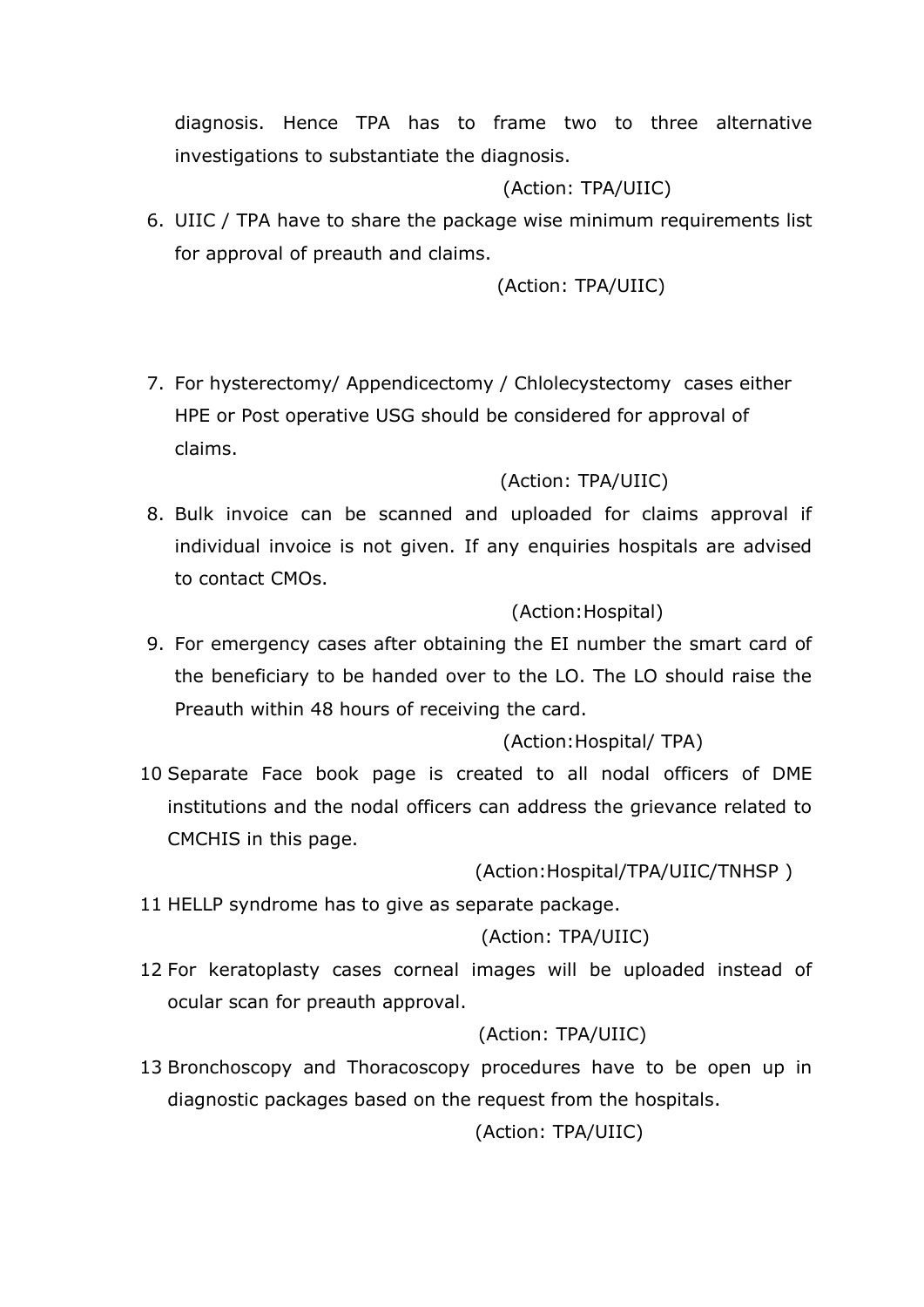14 The old investigation reports should not be asked for cancer patients. The discharge summary is enough for getting treatment since the patient is availing various modalities of treatment at various Health facilities.

#### (Action: TPA/UIIC)

15 New entity to be created for Karur Medical College and Pudukottai Medical College hospital.

#### (Action: TPA/UIIC)

16 The TPAs are instructed to appoint Additional Los to the hospitals wherever needed and also to shuffle the LOs based on the hospital request.

#### (Action: TPA/UIIC)

17 Dharmapuri medical college represented for additional fund to purchase hemodialysis machine and the Infrastructure fund is not sufficient. Informed the hospital to represent the issue to DME for additional fund.

## (Action:Hospital/ DME )

18 In Theni Medical college oncologist is not available and chemotheraphy treatment could not be given to the patient. DME is requested to take suitable action / offer remarks..

#### (Action:Hospital/ DME )

19 In general there is a delay in approval of preauth. TPA/UIIC have to verify and give report.

#### (Action: TPA/UIIC)

- 20. TA / DA for all nodal officers and ward manger attended the review meeting can claim the amount from CMCHIS fund with suitable committee resolution.
- 21. TPA has to share the job responsibility of LO to all the Government empanelled DME institutions and also out up in the website.

## (Action: TPA/UIIC)

 22. The expenditure module live demo was given. The Nodal officers requested for following modifications in the expenditure module.